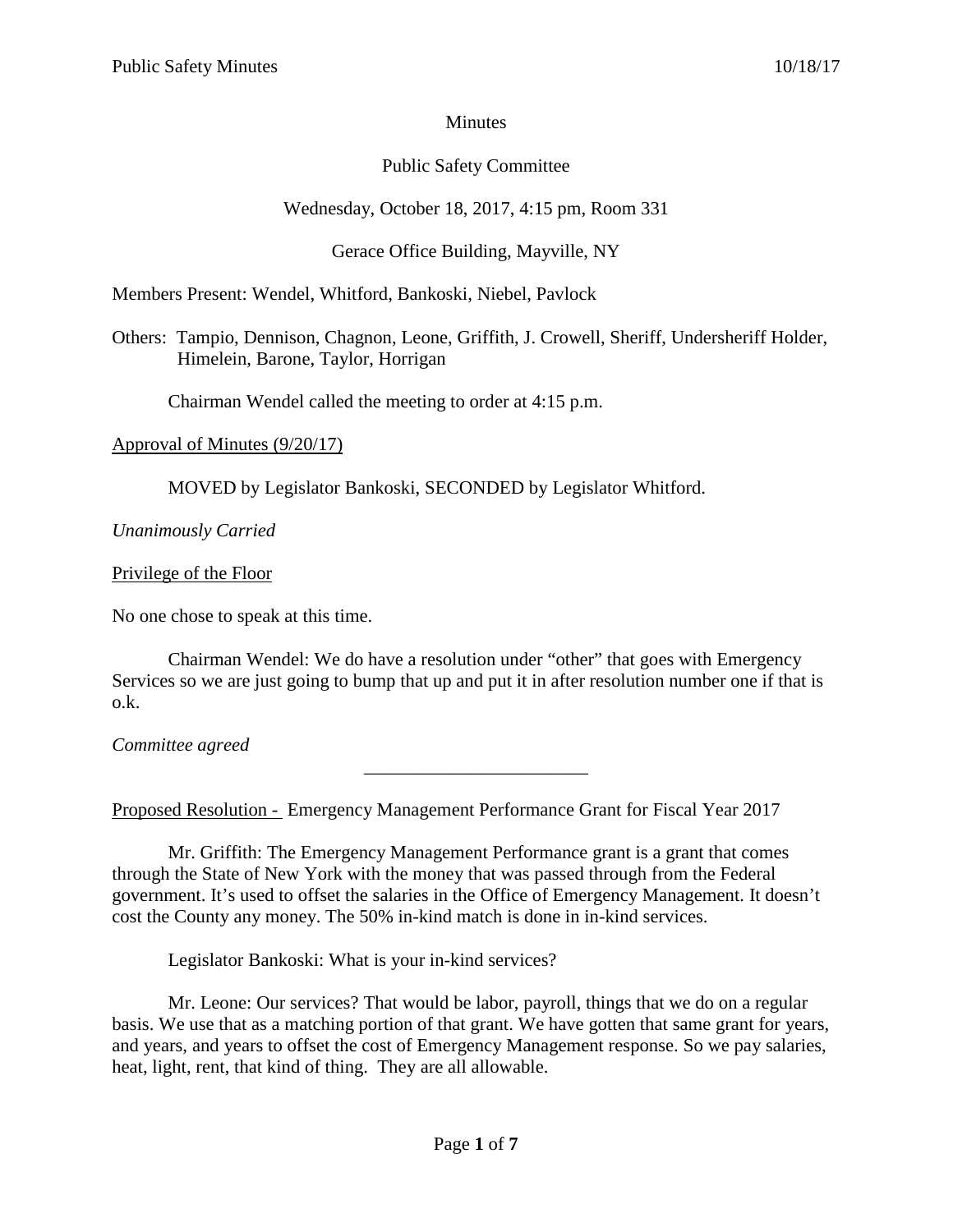Chairman Wendel: Any questions?

## *Unanimously Carried*

### Proposed Resolution – Fiscal Year 2017 Hazardous Materials Emergency Preparedness (HMEP) Grant Program

Mr. Griffith: This is a grant used for Haz Mat that Dan gets. It's a grant that comes through and does not require any matching funds from the County. It's funding that passes through and we'll be used for Haz Mat materials.

Chairman Wendel: Any questions: Mr. Imfeld that they speak of is guru when it comes to grants in the excess of millions of dollars. Those guys have found not only for DOS, but multiple departments throughout the County. He's the grant writer.

Mr. Griffith: Very successful.

Legislator Bankoski: Keep up the good work.

Chairman Wendel: Any questions?

### *Unanimously Carried*

Mr. Leone: Mr. Chairman, again, this is my last meeting and I want to thank Public Safety for all your support and everything that you have done to support Emergency Services. We have some real good things going on right now, the fly cars and thank you for all of your support for everything that we tried to do and do on behalf of our office. Thank you.

Chairman Wendel: And on behalf of this committee and I'm sure I speak for everybody here, thank you for your 15 years and you are definitely correct for moving forward and John has big shoes to fill and a big ship to sail. Thank you.

Undersheriff Holder: Do you want to block these?

Chairman Wendel: I don't see why not.

Undersheriff Holder: I can talk specifically about a couple of different ones but it's probably easy just to block them.

Chairman Wendel: Let's have a motion to block.

Legislator Whitford: I'll move it.

Legislator Niebel: Second.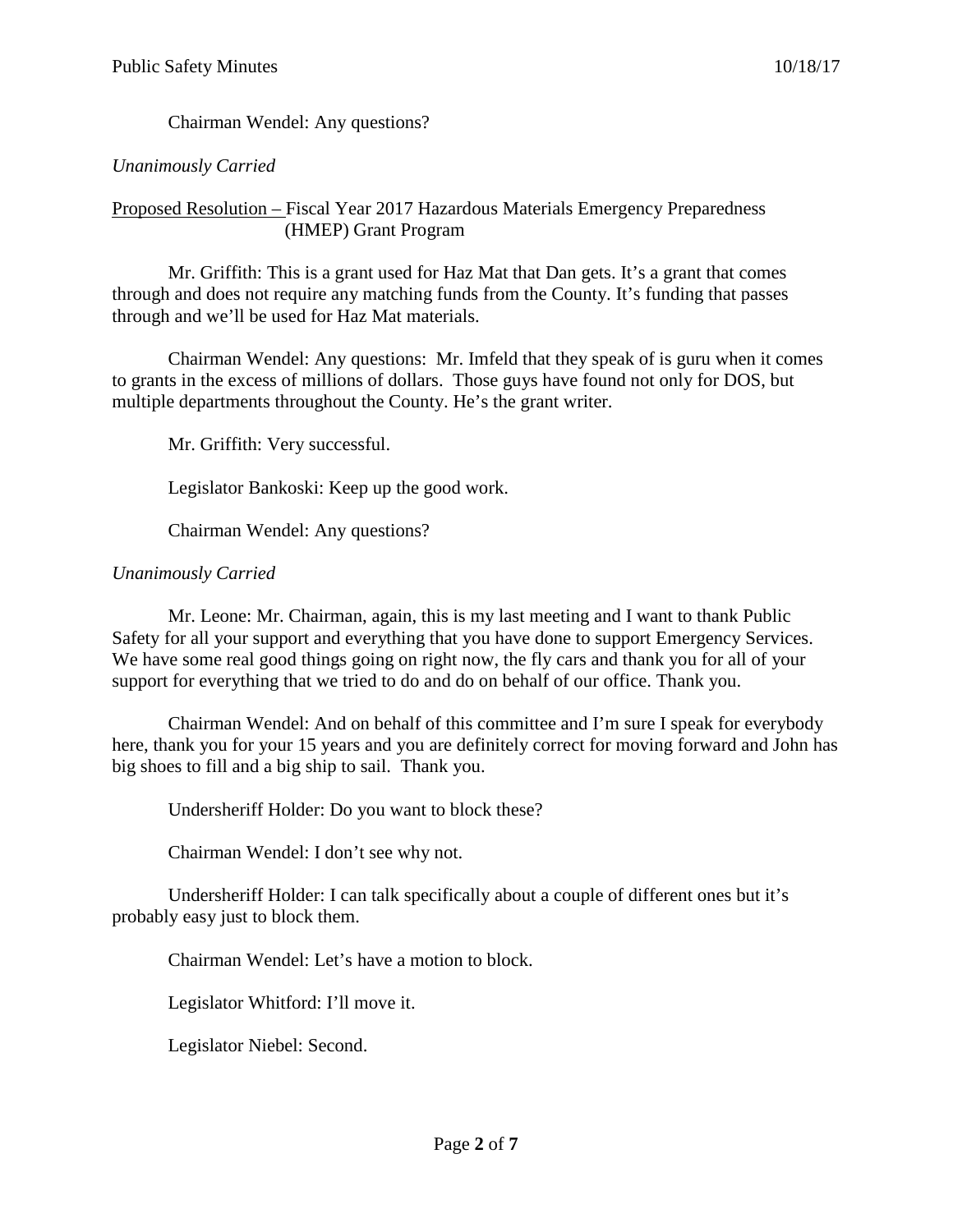Chairman Wendel: Moved and seconded to block the enhanced police protection services and court security, resolutions 2 through 10.

## *Unanimously Carried*

Undersheriff Holder: Thank you Mr. Chairman. These are just renewals of existing contracts we've had for several years. They are divided into enhanced police protection and/or court security. We have had minor increases due to contractual increases in salaries, fringe benefits, retirement, insurance, and those types of things. These are the group of municipalities that want to continue the contracts for next year. The major one which is the contract with Silver Creek, that one is continued – if you remember a couple of years ago we started that contract with both Hanover and Silver Creek and then consolidated to just Silver Creek and Silver Creek has negotiated to continue on with us.

Legislator Niebel: It was separate in 2015?

Undersheriff Holder: Right.

Sheriff Gerace: And they sublease.

Undersheriff Holder: Right, it's their job to sub with Hanover so we just do the contract with Silver Creek.

Legislator Bankoski: Are there any ones on here that aren't  $-$  I mean, we have these, is there any that aren't continuing?

Undersheriff Holder: Right. There are a couple that chose not to. Bemus Point did not.

Sheriff Gerace: They didn't last year either.

Undersheriff Holder: And the Town of Chautauqua regarding court security decided not

#### to.

Chairman Wendel: So Bemus just uses one of the regular patrols you have?

Sheriff Gerace: Correct. This year is the first year they chose not to have a contract with us.

Legislator Pavlock: Do the schools do anything *(inaudible)* discontinue the service because of funding or is it  $-$ 

Undersheriff Holder: Yeah, the only one we have now is with Chautauqua Lake and they will utilize us for prom, football games, and different types of activities.

Sheriff Gerace: That is, if they chose to do that. That is not to be confused with the school resource officer contracts where we are in the schools every day. Those are not on there.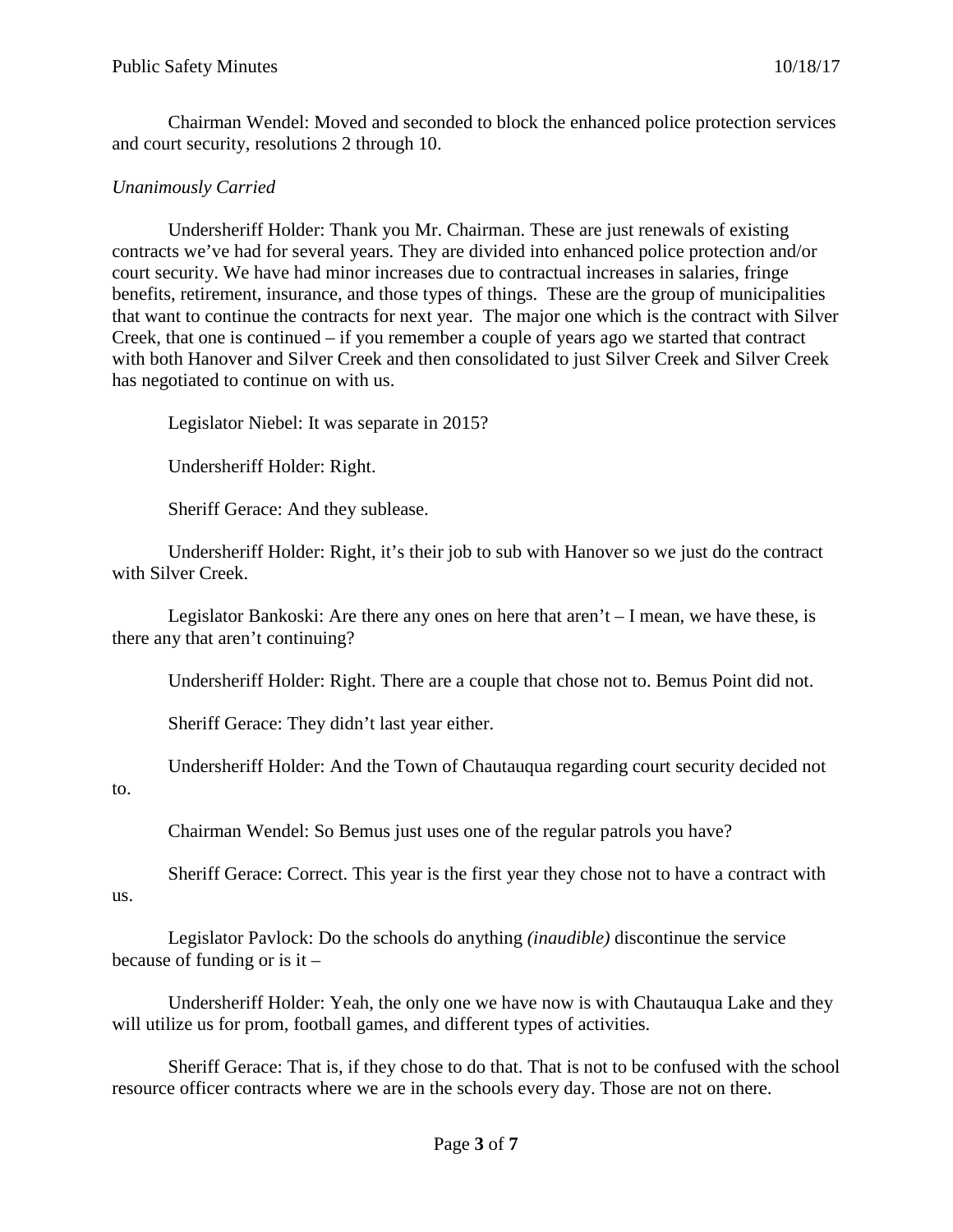*Legislator Pavlock's statement inaudible*.

Sheriff Gerace: Pretty much. We charge them an hourly rate for any time that they request us. For instance, if they feel that a football game might be a problem, they will ask if they can have a Deputy at the game where another one they might need one. Chautauqua Lake is the only school that we do that with currently.

Legislator Bankoski: Are these new?

Undersheriff Holder: No. They are all renewals.

Legislator Niebel: I did have a chance to check a little bit, last year the hourly wage was \$38.66, this year it's \$39.58 so that increase of 92 cents Joe and Chuck, does include the increase as far as the wage increase and also the fringe?

Undersheriff Holder: Correct.

Chairman Wendel: Are they covered with part time?

Undersheriff Holder: Those are all part time except for the Silver Creek one, that one has a combined but everyone else has a part time deputy.

Legislator Niebel: As far as that one, it does include Sunset at this time?

Undersheriff Holder: Right, that's going to be an addendum that you'll see maybe in a few months. That is for Sunset Bay during the summer time. It's a separate one with the Town of Hanover.

Chairman Wendel: I appreciate whoever did Silver Creek because we're usually playing with that one month into the calendar, sometimes –

Legislator Bankoski: I think you did a lot of work on that two years ago.

Sheriff Gerace: The Undersheriff tries to stay ahead of all this stuff and get it done early.

Undersheriff Holder: I know you don't like doing these December and January. It's just not fair to you.

Chairman Wendel: Right but for you guys, you do all the work. Silver Creek came in, I think this started in May, it was late in the calendar year and –

Sheriff Gerace: The first year.

Chairman Wendel: Yeah, the first year *(inaudible)* and they were always holding the ball because of their issues.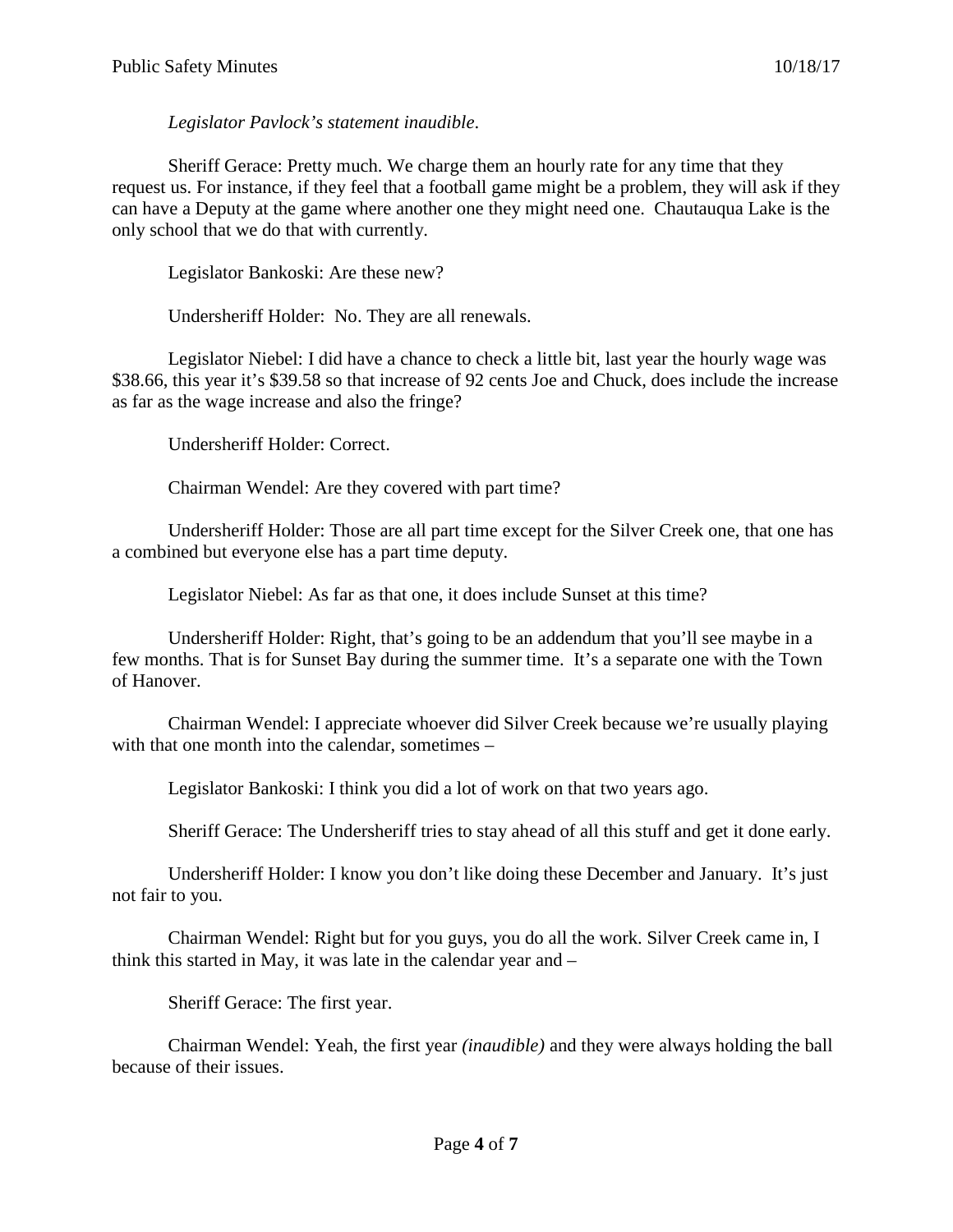#### *(cross talk)*

Legislator Niebel: I would like to compliment the Sheriff's Department. Last year we got these resolutions in December and the Sheriff is two months earlier, October, so thank you guys, appreciate it.

Chairman Wendel: All those in favor of resolutions 2 through 10?

Proposed Resolution - Authorize Agreement with Village of Brocton for Enhanced Police Protection Services

*Unanimously Carried*

Proposed Resolution – Authorize Agreement with Chautauqua Lake Central School District to Provide Enhanced Police Protection Services

*Unanimously Carried*

Proposed Resolution – Authorize Agreement with the Town of Ripley for Enhanced Police Protection Services

*Unanimously Carried*

Proposed Resolution – Authorize Agreement with Village of Silver Creek for Enhanced Police Protection Services

*Unanimously Carried*

Proposed Resolution – Authorize Agreement with Town of Ellery for Court Security Detail

*Unanimously Carried*

Proposed Resolution – Authorize Agreement with Town of Kiantone for Court Security Detail

*Unanimously Carried*

Proposed Resolution – Authorize Agreement with Town of Mina for Court Security Detail

*Unanimously Carried*

Proposed Resolution – Authorize Agreement with Town of North Harmony for Court Security Detail

*Unanimously Carried*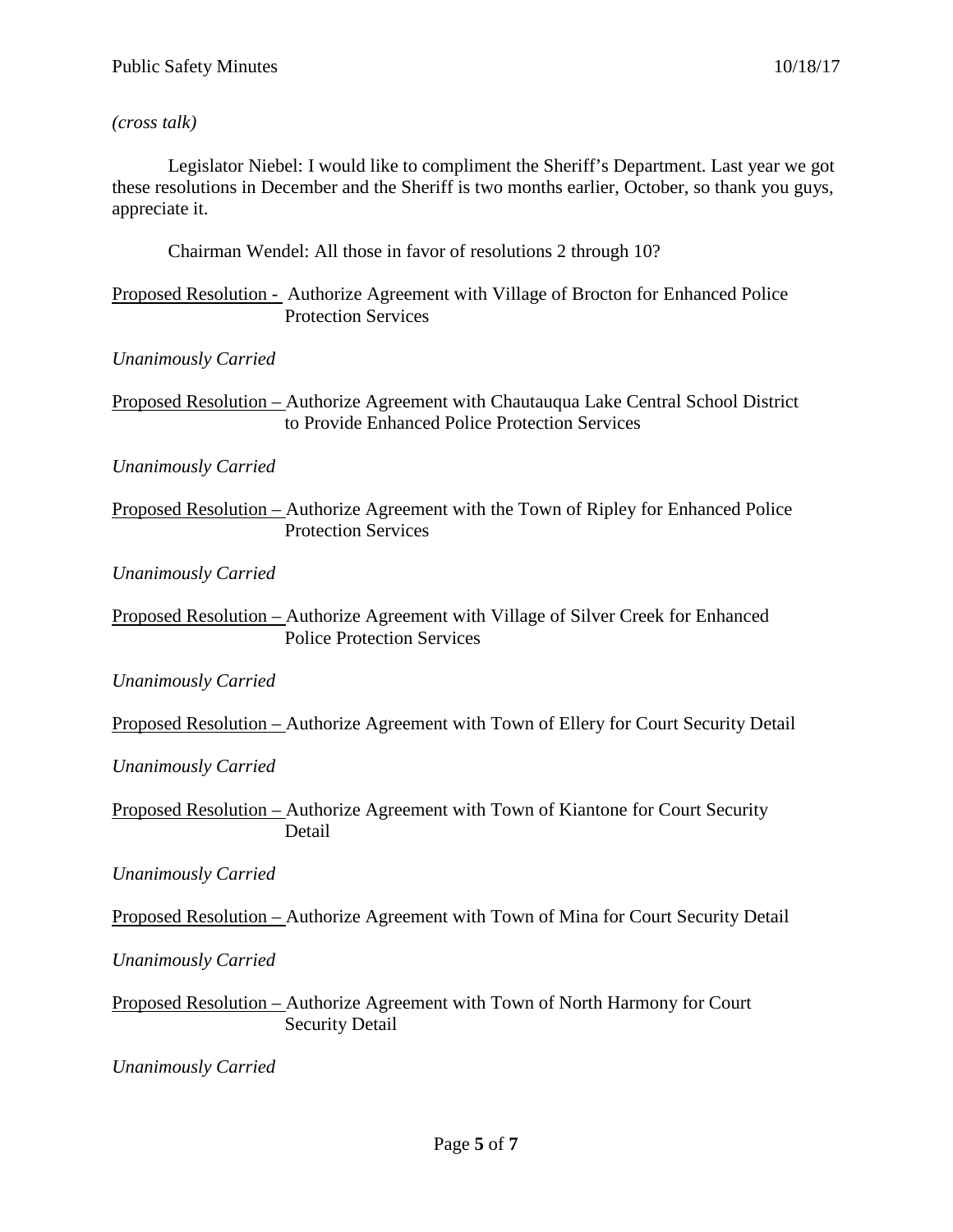#### Proposed Resolution - Authorize Agreement with Town of Stockton for Court Security Detail

### *Unanimously Carried*

#### Proposed Resolution – Close and Adjust Capital Projects

Mrs. Dennison: This resolution is the summation of several months of work with the Audit & Control Committee. The Committee asked that we review all of the open capital projects and so we started meeting with each department head to go over the capital projects under their jurisdiction. Based on that work, we found that the projects listed here, the first part of the first WHEREAS, are completed and can be closed. There is a change that I would like to propose to the second WHEREAS clause. That clause indicates that more than \$300,000 will be returned to the capital reserve. That was the original figure when I drafted the resolution but there are a couple of capital projects that we were originally going to include in this resolution and decided to include in a resolution in November. So I would like to ask that that WHEREAS clause be changed to, "will return approximately \$148,000 to the reserve for capital".

Clerk Tampio: It was amended in Public Facilities to do just that already.

Mrs. Dennison: I just checked based on the September financial results, the projects listed here, the current surplus is \$148,111. So what this resolution would do is close all those. There is also a large capital project with JCC that the college is not going to utilize so that project will be estimated to be a \$1,040,000 not utilized for project 550. That project by the end of the year we expect will be closed out. They are doing some work still with that project so that is why it's not on the list to be closed, but, between the ones listed and that JCC project, those projects will return over a million dollars to the capital reserve. So that is step one of the resolution and then the second part of the resolution is there are three projects that we would like to add money to. Those are on the second page under Increase Capital Appropriations. There is a second Critical Maintenance project for the community college, there is Buildings and Grounds Mayville Parking lot project and the Luensman restroom project. So the resolution as I say, return a significant amount to the capital reserve but also utilize some of those funds to augment the existing capital projects. The only project to be closed that's on the list that's specifically Public Safety related is the second project on the list, Basic Fire Academy. That project is completed and actually has a balance of zero. Any questions?

Chairman Wendel: Can we have a motion to amend the resolution?

Legislator Niebel: So moved.

Legislator Whitford: Second.

Chairman Wendel: Strike \$300,000 and change that to \$148,000 that is already amended. All those in favor?